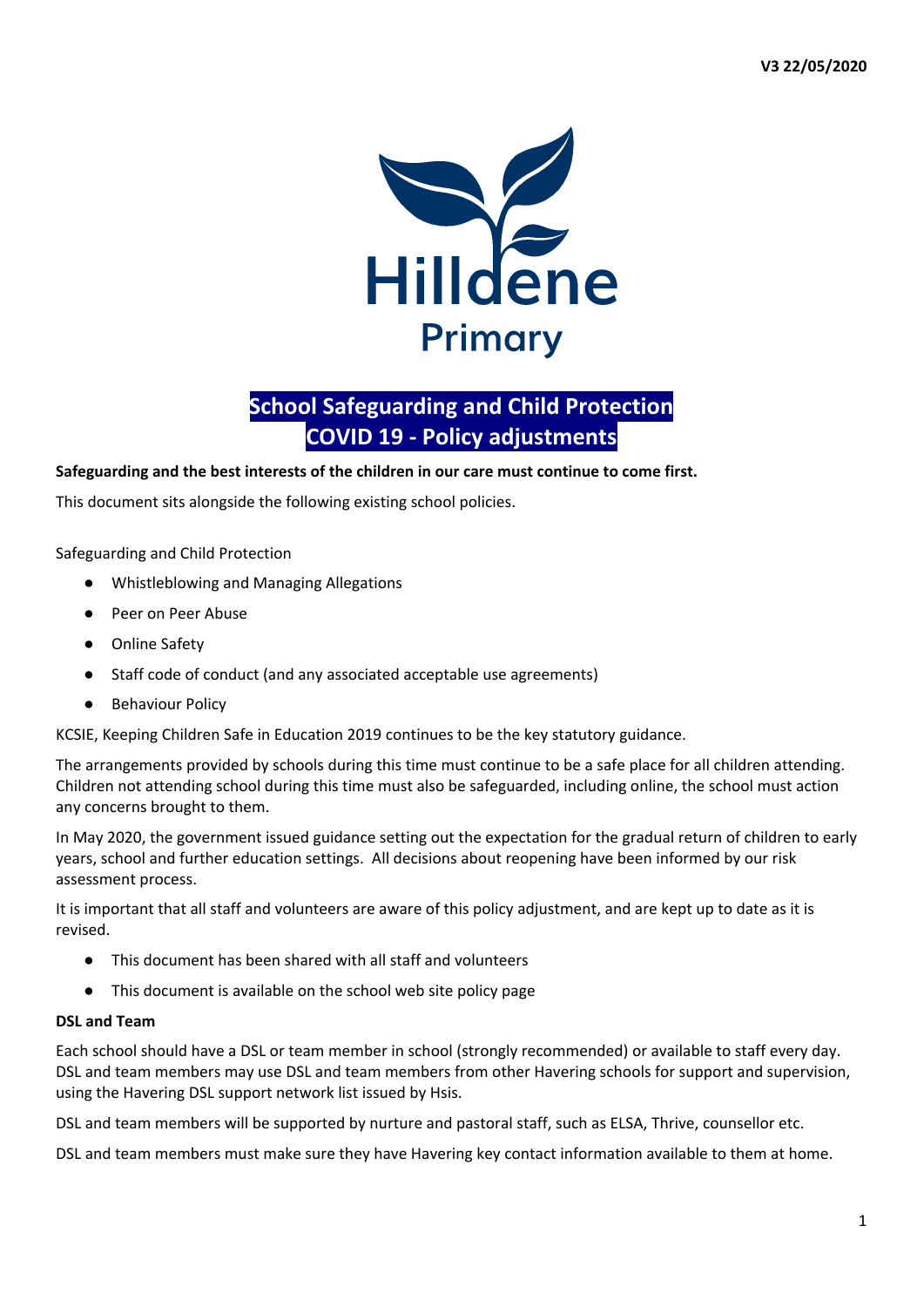DSL or team contact can be by phone or other digital means such as Skype. GDPR and confidentiality must be strictly applied. Staff members should take particular care when making calls, holding or attending meetings from their home.

DSL or team member, or SLT member on site (where remote updating is not possible) should keep safeguarding and child protection records up to date with any concerns, contacts or issues.

# **Staffing**

Schools are gradually reopening; staff numbers are reduced. Staff on site must come from the school workforce and all vetting and DBS checks must be in place. Volunteers should not be used

Each school must have a first aider on site each day, including a paediatric first aider where appropriate. This can be shared between schools when on the same site.

Every school will keep a daily register of all children and staff on site, this includes those attending for part of a day. This is in addition to the required school return to DfE listing children in school each day. First day calling should be in place for all vulnerable children.

Staff on site must know the emergency procedures for:

- Fire evacuation –lists of those on site should be on hand to check
- Site evacuation schools should check that their external place of refuge is still available. This would be a very unusual and exceptional circumstance, but a place of safety should be identified.
- Internal lockdown staff and children may be in an area of the school that is not as familiar to them. Staff should identify internal locations where they could seek safety with the children in the event of a lockdown.

#### **Safeguarding and Child Protection processes**

MASH, Social Care and LAC team revised arrangements continue to apply. The school will work in partnership with multiagency colleagues and organisations.

## **MASH**

All referrals will be responded to as usual. Partners are not physically located in the MASH and are be working together but remotely.

#### **Social Care operating protocol COVID 19 (extract)**

This protocol will be reviewed on a daily basis and will be subject to change.

**Core response team**: There is a Social Care core team available each **day** to respond to statutory requests for services – CIN / CP / LAC. This will be at least 8 social workers, with an additional 8 staff in reserve.

**Statutory meetings:** All meetings should be undertaken by skype video conferencing where possible to avoid physical contact.

**Visits to children:** Where Looked after Children are placed 20 miles or more, social workers and their managers will make the determination whether a skype call (or similar) may be more appropriate at the time of the scheduled visit. Social Care will review this weekly to ensure children are appropriately safeguarded and their welfare needs are met.

Children on CP plans / CIN / LAC have been RAG rated according to risk and need. Frequency of visits and telephone / skype are being agreed by the team.

**Responding to Child Protection enquiries:** Responding to S47s is business as usual.

#### **Child Protection Conferences and Looked after Child reviews (LAC) (Extract)**

**Conduct of Conferences:** Minimise meetings and unnecessary direct contact. Chairs will invite professionals, parents and the Minute taker to join the Conference by telephone call or Skype, which will be pre-arranged by the Chair and Business Support Officer (BSO). The Chair will make the decision whether to hold one virtual meeting or several over no more than 3 days to obtain the views of the parent(s) and professionals.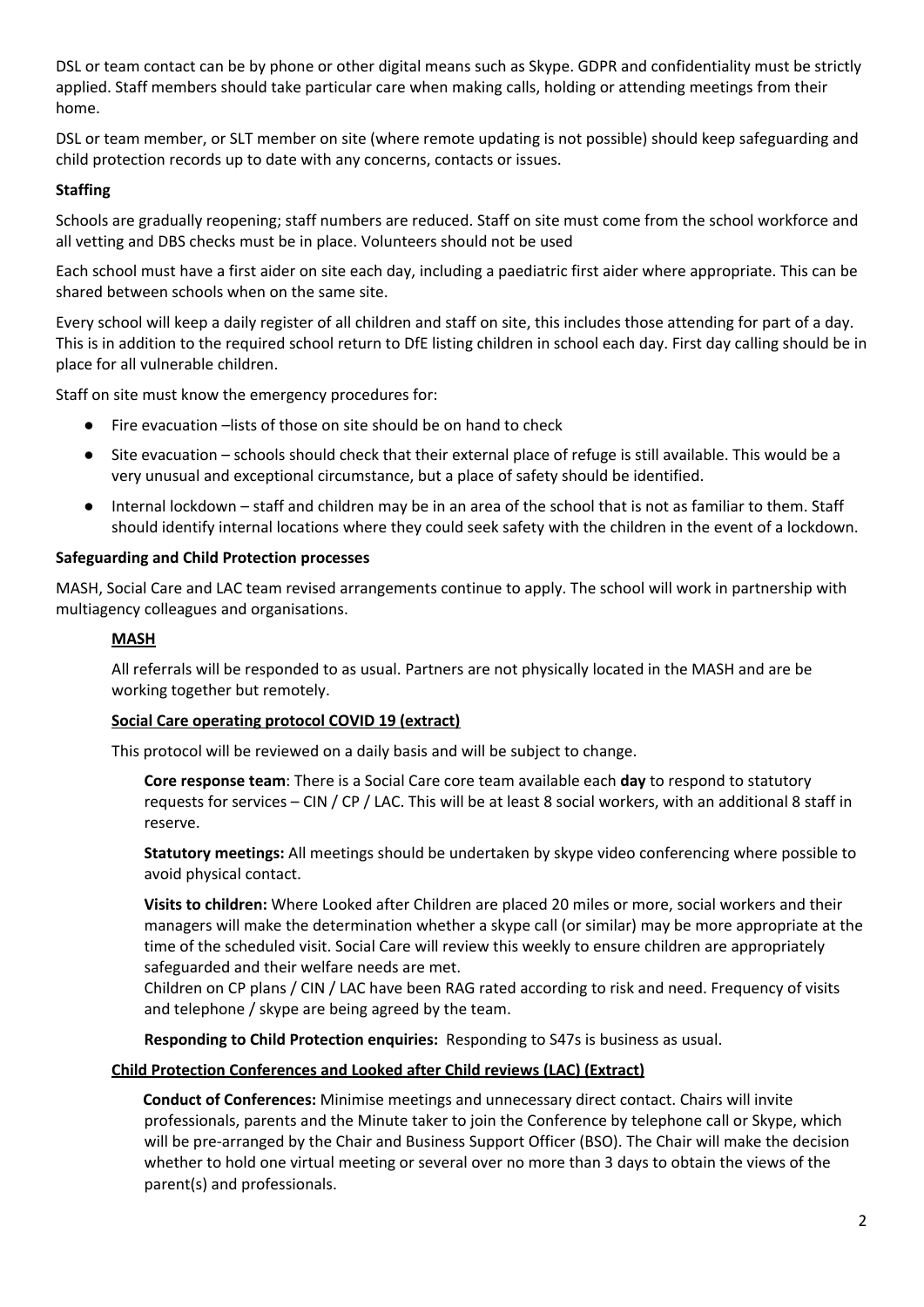**Conduct of Looked after Reviews:** Aim to hold LAC reviews but it will be a paper review utilising conference calls / Skype with professionals, carers, families and child (ren).

This may not take place in one meeting but several over no more than 3 days. Attempts will be made by the Independent Reviewing Officer (IRO) to speak with the child via skype / telephone dependent on their age, maturity and capability.

IROs will schedule the next LAC review in line with statutory expectations with a view to when the crisis has subsided, at the earliest date, consideration is given on the merits of the review date being brought forward to allow for a full and more comprehensive review can be undertaken.

# **Keeping in touch with children including vulnerable children not in school**

Vulnerable children, those with a social worker, not in school should be contacted on a daily basis, less often if determined by a risk assessment. This can be by phone or skype for example. This keeping in touch calling should be supported by DSL/Team/Pastoral staff who are working from school, supported by those working at home.

Additional vulnerable children, identified by the school, should be individually risk assessed to decide on type and frequency of contact, including possible home visits.

Contact details for parents and carers, and additional emergency contact numbers should be kept up to date. There is a recognition that there may be changes in details about family circumstances over this time. We will do everything we reasonably can to update contact and welfare information for children and their families.

Children working at home should have a reporting routes for raising concerns, including worries about being online.

# **Reporting concerns about children (face to face or via phone, skype or similar)**

All staff, in school or working from home must understand how to raise a concern. This should be immediate reporting to the DSL / Team using existing school processes. Staff could (face to face or digitally)

- Talk to a DSL/Team member if they are in school
- If DSL/team are not in school go to the SLT member in school; additionally contact the DSL or team member by phone, skype or similar
- Use counselling / pastoral / Thrive / ELSA practitioners to support a disclosure in school if the DSL/team are not on site.

In school safeguarding and child concern procedures remain the same unless the DSL and team have identified process changes needed during this period to ensure concerns can be raised and logged in school and from home. Any changes to process will be communicated with all staff, in writing. The school will check to make sure all staff have read and understood the process change.

All types of risk and harm will sadly continue, it is expected that as children return to school disclosures will rise, it is important that COVID 19 does not overshadow and stop staff from seeing harm and identifying and raising concerns.

If a school is informed through disclosure or second hand information that peer on peer abuse is alleged, the safeguarding process must be followed.

Staff should be aware that some risk areas are likely to have increased:

- Domestic violence and domestic abuse
- Child criminal exploitation
- Prevent
- Welfare concerns because of bereavement, poverty or job

The safeguarding and child protection policy gives details of these and other forms of harm.

#### **Reporting concerns about adults working with children**

Whistleblowing and Managing Allegations processes must continue to be followed if there are any concerns about the conduct or behaviour of an adult in a school or online. If the Headteacher of the school cannot be contacted the concern can be taken straight to the LADO. If the concern is about the Headteacher of the school this should be taken straight to the LADO.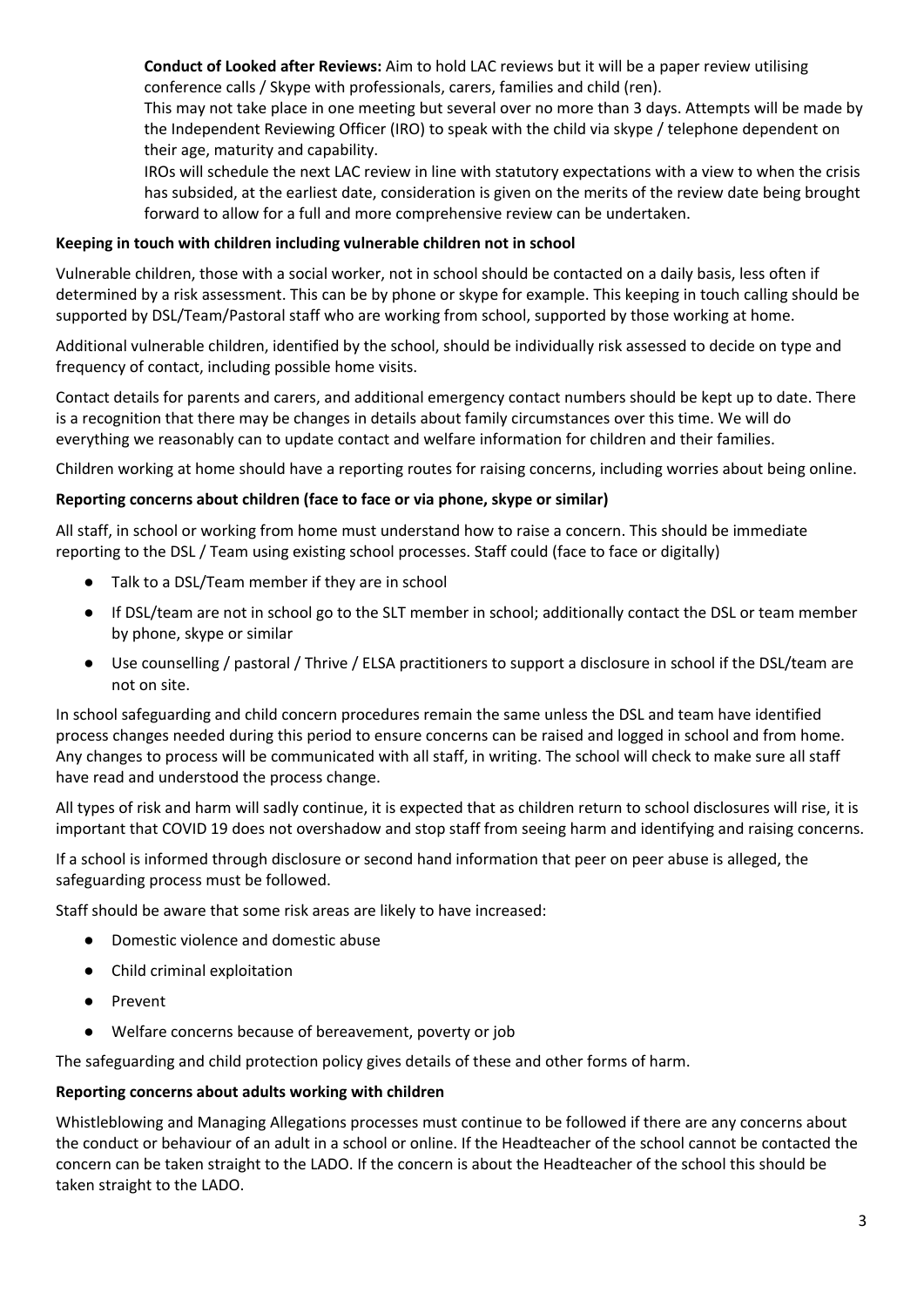# **DSL Training, Staff Training, Interim induction arrangements**

The required DSL and team training every 2 years may lapse during this period of school closure. The DSL and team must ensure they have opportunities to keep up to date with risks and issues. This may be through local safeguarding partners, safeguarding newsletters, professional advice groups and online training. Training can be updated when schools open and face to face DSL and multi-agency support becomes available again.

Current staff will have attended at least annual whole school training or in year catch up events as part of induction or return to work. If new staff are taken on during this period they should read KCSIE part 1 as part of their induction. Online training opportunities may be used to supplement induction. The next annual training should be considered including video and online opportunities, sported DSL and team in school.

## **Mental Heath**

Where the school provides support for children of key workers and vulnerable children on site and at home, appropriate support for their mental health and well-being should be in place, this can be an extension of the existing provision in the school. It may, for example, be delivered in school, over the phone or from specialist staff or support services.

The school will work to ensure that the request from Havering Youth Parliament is a key element in supporting all children.

*"Please take our range of emotions into account".*

## **Key contacts, national and local guidance**

- **School key contacts** Safeguarding governor: Mr Chris Speller [cspeller@hilldene.havering.sch.uk](mailto:cspeller@hilldene.havering.sch.uk)
- Designated Safeguarding Lead Georgina Delmonte [gdelmonte@hilldene.havering.sch.uk](mailto:gdelmonte@hilldene.havering.sch.uk)
- Designated Safeguarding Deputy : Charlotte Jepson ciepson@hilldene.havering.sch.uk
- Designated Safeguarding Deputy : Paul White [pwhite@hilldene.havering.sch.uk](mailto:pwhite@hilldene.havering.sch.uk)
- Jane Elliott : [jelliott@hilldene.havering.sch.uk](mailto:jelliott@hilldene.havering.sch.uk)
- Glenda Saunders: [gsaunders@hilldene.havering.sch.uk](mailto:gsaunders@hilldene.havering.sch.uk)
- Carol Madden: [cmadden@hilldene.havering.sch.uk](mailto:cmadden@hilldene.havering.sch.uk)
- Paula Southgate: [psouthgate@hilldene.havering.sch.uk](mailto:psouthgate@hilldene.havering.sch.uk)
- Carol Madden: [cmadden@hilldene.havering.sch.uk](mailto:cmadden@hilldene.havering.sch.uk)
- Claire Houseago: [chouseago@hilldene.havering.sch.uk](mailto:chouseago@hilldene.havering.sch.uk)
	- **MASH Team** 01708 433222 (day) 01708 433999 (night) [tmash@havering.gov.uk](mailto:tmash@havering.gov.uk) <https://my.havering.gov.uk/Pages/OnlineForms/Multi-Agency-Referral-form.aspx#Information>
- **LADO** Lisa Kennedy [lado@havering.gov.uk](mailto:lado@havering.gov.uk) 01708 431653
- **Havering CAD team** Social Care: CAD Duty - [CADDuty@havering.gov.uk](mailto:CADDuty@havering.gov.uk) Education: SEN - [Sen@havering.gov.uk](mailto:Sen@havering.gov.uk)
- **Havering Virtual School** Headteacher **–** Anita Stewart – [anita.stewart@havering.gov.uk](mailto:anita.stewart@havering.gov.uk)